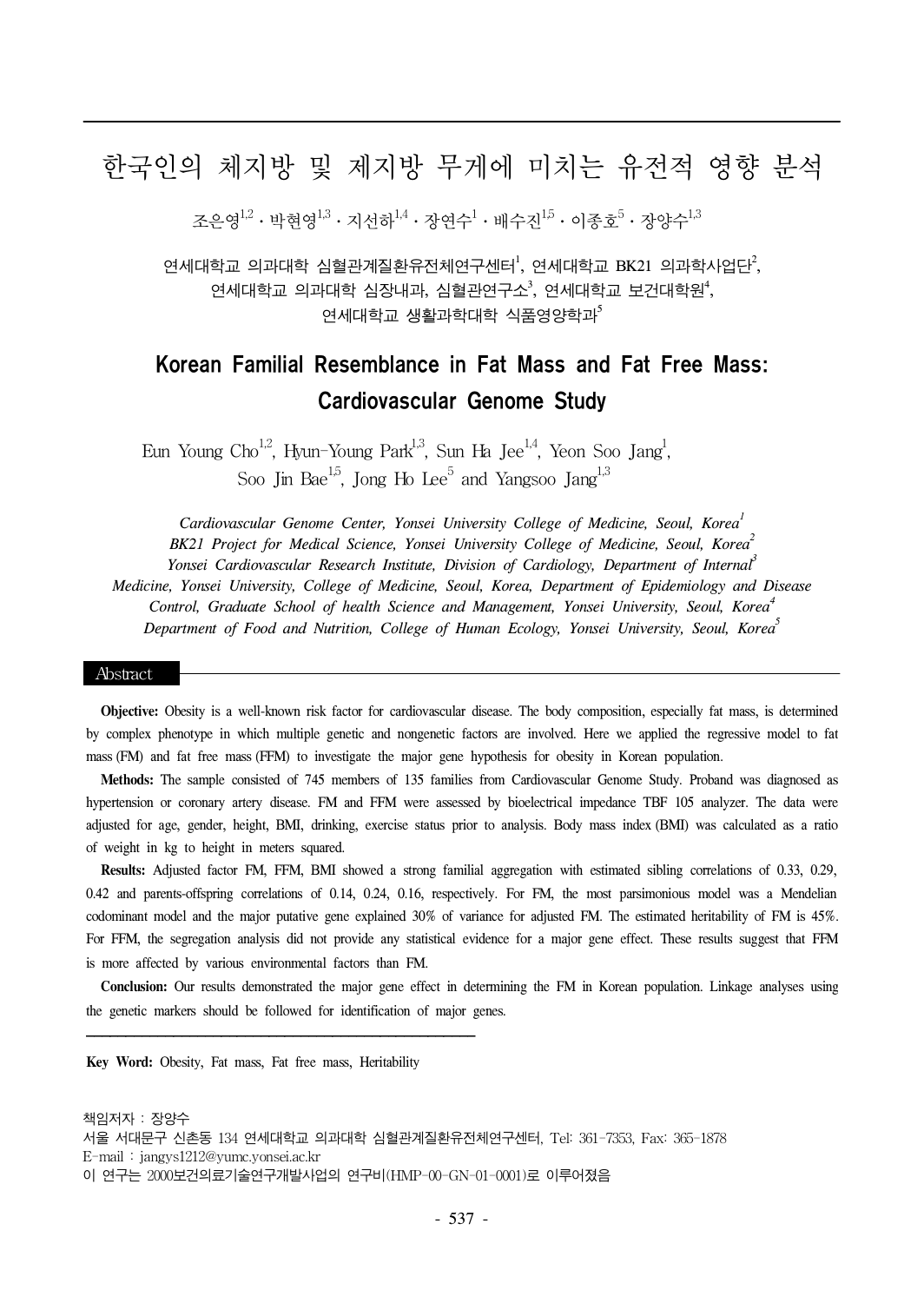## 서 론

과다한 체지방 축적으로 정의되는 비만은 유 전, 영양섭취의 과잉, 에너지소비의 감소, 사회 심리적 요인 등 다양한 인자들의 상호작용에 의 해 발생된다<sup>1</sup>. 한국인에서 체질량지수 (Body mass index: BMI) 25 이상의 비만 유병률은 1990년 국 민영양조사의 17.5%에서 1998년의 26%로 점차 증가하는 추세를 보이고 있으며, 특히 소아비만 과 고도비만이 최근 20년간 급속히 증가하고 있 다. 1998년 국민건강영양조사 결과에 의하면 전 체인구의 약 3%가 체질량지수 30 이상의 고도비 만으로 조사되었다<sup>2</sup>.

비만은 당뇨병, 심혈관질환, 고혈압, 고지혈증 등의 만성합병증 발생의 위험을 증가시키는데 아시아-태평양지역에서는 서구에 비해 비만 유 병률 및 고도비만의 비율은 낮지만, 비만으로 인 한 합병증의 발생이 증가하고 있어 최근 체질량 지수 23 이상을 과체중으로 판정하고 체중을 관 리하고 치료하도록 권장하였다. 비만의 합병증 발생과 관련이 높은 복부비만의 지표도 허리둘 레를 기준으로 남자 90 cm 이상, 여자 80 cm 이 상으로 권장하고 있다<sup>3</sup>. 또한 한국여성의 비만 표현형 (phenotype)은 서구여성과 비교하여 비만 정도가 비슷한 경우에도 증가된 내장지방량을 나타내는 특이성이 보고되어 비만의 발생과 관 련된 인종간의 차이가 제시되고 있다<sup>4</sup>.

비만의 발생은 가족력이 있는 경우 2∼3배 증 가하며 고도비만의 위험도 증가한다<sup>5</sup>. 최근 비만 의 유전적 요인에 대한 관심이 증가하고 있는데, 비만의 유전율은 10∼80%로 다양하게 보고되고 있다. 초기의 쌍둥이를 대상으로 진행된 Allison 등의 연구에서는 BMI의 50∼70%가 유전적 차이 에 의해 결정된다고 제시하였으며, 복부지방의 축적은 약 70%가 유전에 의해 결정된다고 하였 다6,7. Caucasian을 대상으로 한 가계연구 (family study)에서는 체지방무게, 체지방률 (% of body fat)의 40∼60%가 유전에 의해 결정되는 것으로  $H$  고되었다 $^{8,9}$ .

본 연구에서는 연세대학교 심혈관계질환 유전 체연구에 참가한 대상자들을 중심으로 생체 전 기저항법을 이용해 측정된 체지방 및 제지방 무 게를 통해 한국인의 비만유병정도 및 비만관련 지표의 특성을 살펴보고 체지방 축적에 영향을 미치는 비유전적 요인들을 포함시켜 비만발생과 관련된 유전적 영향을 분석하고자 하였다.

## 대상, 재료 및 방법

1. 연구대상

연구대상은 연세대학교 의과대학 세브란스병 원에서 고혈압 및 관동맥질환으로 진단받은 환 자들과 그 가족들을 대상으로 하였다.

Proband (환자)들의 성별 분포는 남자 96명 (71%), 여자 39명 (29%)였으며, 질병분포는 관동 맥질환을 가진 환자가 103명 (76%)로 대부분을 차지하였고 고혈압환자가 32명 (24%)이었다.

연구대상자들로부터 설문조사를 통해 환자 및 가족들의 인구 사회학적인 특성, 기존 질환의 유 무, 현재 약물복용 여부, 흡연량, 음주량, 운동량 등을 조사하였으며 가족관계에 대한 가계도를 작성하였다.

모든 연구대상자들로 부터 연구시작 전 Yonsei Institute of Research Board에 의거한 서면동의서 를 받았다.

2. 인체계측, 체지방 분포 조사

745명에 대해 인체계측으로 신장과 체중을 측 정하였고, 실제체중 (kg)을 키 (m)제곱으로 나눈 값(kg/m2 )을 사용하여 체질량지수(body mass index: BMI)를 구하였다. 체지방무게 (Fat mass: FM, kg) 와 제지방무게 (Fat free mass: FFM, kg)는 leg to leg Bioelectrical impedance (BIA) system을 이용한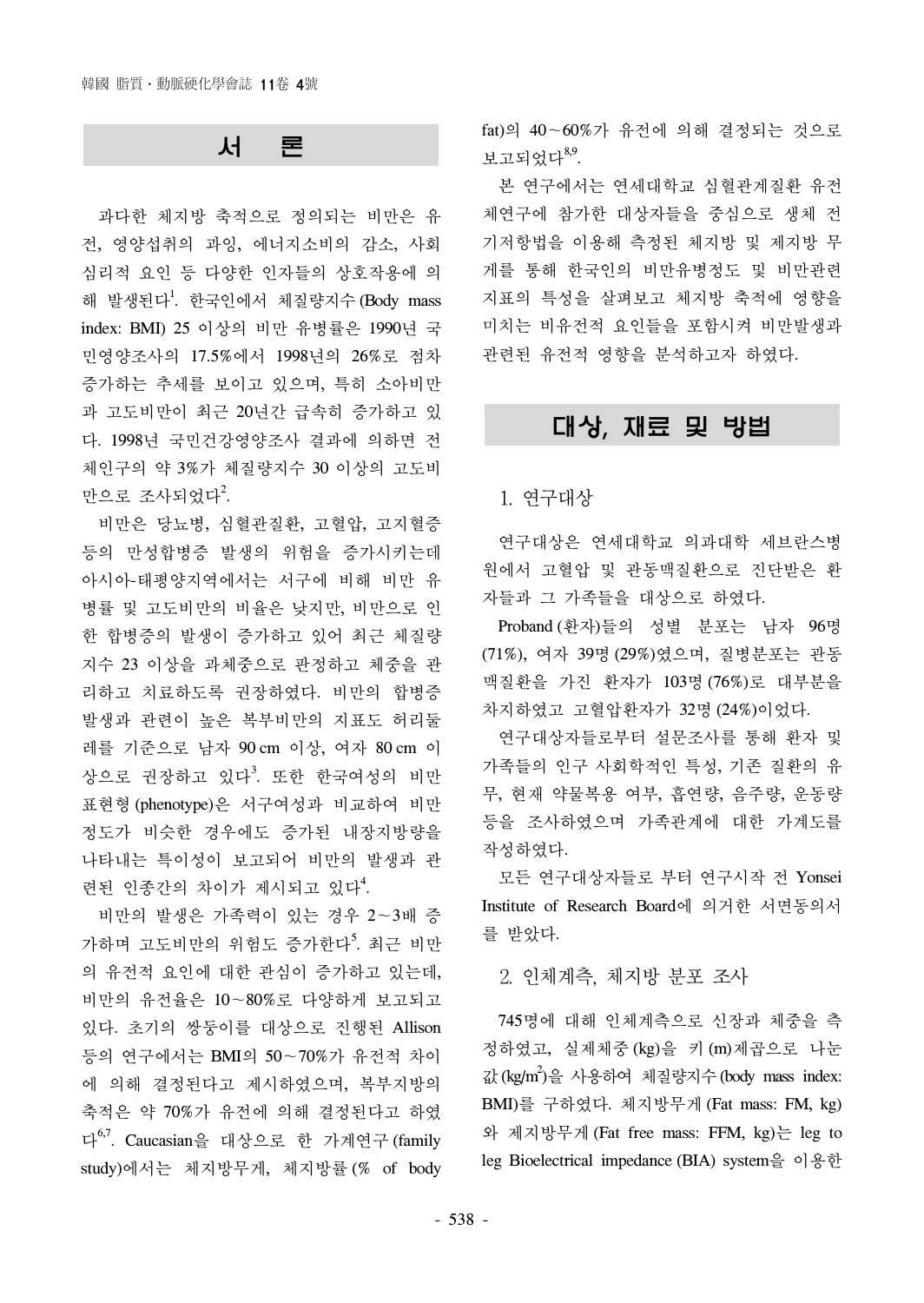|                         | Proband         |                    | Family member   |                    |
|-------------------------|-----------------|--------------------|-----------------|--------------------|
|                         | Male $(n=96)$   | Female $(n=39)$    | Male $(n=264)$  | Female $(n=346)$   |
| Age (yrs)               | $54.0 \pm 0.89$ | $56.2 \pm 1.60$    | $34.6 \pm 1.03$ | $35.9 \pm 0.88$    |
| <b>BMI</b> $(kg/m^2)^1$ | $24.7 \pm 0.27$ | $23.9 \pm 0.99$    | $22.7 \pm 0.21$ | $21.7 \pm 0.18$    |
| $WHR^2$                 | $0.91 \pm 0.01$ | $0.90 \pm 0.01$    | $0.87 \pm 0.01$ | $0.82 \pm 0.01***$ |
| Fat $(kg)$              | $16.8 \pm 0.48$ | $18.6 \pm 0.81*$   | $14.5 \pm 0.36$ | $15.6 \pm 0.33*$   |
| FFM $(kg)^3$            | $53.2 \pm 0.58$ | $38.9 \pm 0.41***$ | $49.6 \pm 0.64$ | $38.2 \pm 0.27***$ |
| Fat $(\%)$              | $23.7 \pm 0.48$ | $31.9 \pm 0.95***$ | $22.0 \pm 0.31$ | $28.0 \pm 0.38***$ |
| $FFM(\%)$               | $76.2 \pm 0.56$ | $68.1 \pm 0.94***$ | $77.9 \pm 0.35$ | $71.9 \pm 0.40***$ |
| Current Exerciser (%)   | 61              | 67                 | 24              | 18                 |
| Current Drinker (%)     | 30              | $19**$             | 41              | $22**$             |

Table 1. Age and Anthropometrical Parameters in 135 Families

Mean $\pm$ SE, 1:Body mass index 2: Waist to hip ratio 3: Fat free mass

Significantly different from male group, \*p<0.05, \*\*p<0.01, \*\*\*p<0.001 (Student t-test)

Body fat analyzer TBF-105 (Tanita Corporation of America, Inc., Arlington Heights, IL)을 이용하여 소아용과 성인용 mode로 나누어 측정하였다. BIA로부터의 FM과 FFM의 무게는 연령, 체중, impedance, 키 등을 이용한 제조사에서 제공한 공식에 의해 계산되었다.

대상자를 평평한 바닥에 세운 채 tape로 허리 와 엉덩이 둘레를 측정하여 복부비만의 지표로 써 허리엉덩이둘레비 (waist to hip circumference ratio : WHR)를 구하였다.

3. 분석방법

1) 통계처리

연구 자료는 Window용 SPSS/Pc+ version10 (Statistical package for the social science, SPSS Inc., Chicago, IL, USA)를 이용하여 통계 처리하 였고, 모든 측정치들은 평균±표준오차로 표시하 였다. 환자군과 가족군에서 성별에 따른 비만지 표의 차이는 student's t-test를 이용하여 분석하였 으며 유의수준 p<0.05 이하일 때 통계적으로 유

의하다고 보았다.

체지방무게와 제지방무게에 영향을 미치는 잠 재적인 유전자의 존재여부를 분석하기 위해 다 중회귀분석을 이용하여 연령, 성, 비만도 및 현 재의 흡연, 음주 정도 등의 위험요인의 영향을 보정한 체지방무게 제지방무게의 잔차를 구하였  $L^{10}$ .

## 2) 가족간 상관성 분석 (Family correlation)

가족간의 상관성은 SAGE<sup>11</sup> (Statistical analysis for genetic epidemiology) package 3.1의 FCOR program을 이용하여 분석하였다. 본 연구에서는 비만지표간의 가족간 상관성은 성별, 나이, 비만 도 등의 영향을 보정한 후 가계구성의 차이를 고 려하지 않고 각 가계에 동일한 무게 (weight)를 주는 방법을 이용하였다.

#### 3) 유전자 분리분석(Segregation analysis)

체지방 및 제지방 무게 (표현형)의 유전자 분리 분석은 regressive model를 이용한 SAGE package 의 REGC program으로 분석하였다. 유전자 분리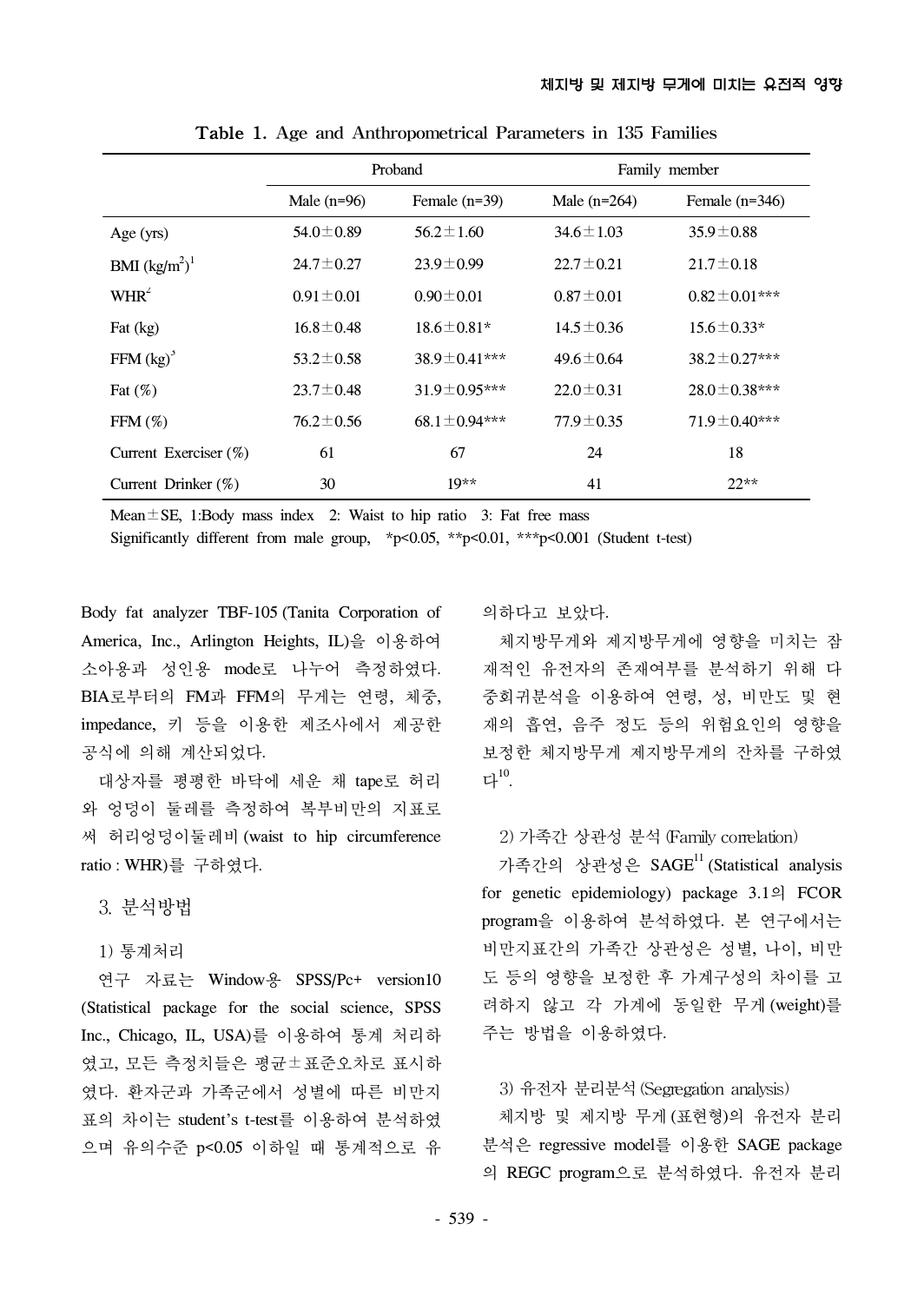

**Fig. 1.** Distribution of BMI by sex and family member

| Relative Pair     | No. of pairs | Fat $(kg)$ | $FFM (kg)^{1}$ | BMI $(kg/m^2)^2$ | WHR <sup>3</sup> |  |
|-------------------|--------------|------------|----------------|------------------|------------------|--|
| <b>Spouse</b>     | 182          | 0.17       | 0.19           | 0.17             | 0.00             |  |
| Parents-offspring | 598          | 0.14       | 0.24           | 0.16             | 0.01             |  |
| Mother-daughter   | 151          | 0.06       | 0.39           | 0.08             | 0.12             |  |
| Mother-son        | 157          | 0.22       | 0.26           | 0.15             | 0.17             |  |
| Father-daughter   | 163          | 0.25       | 0.32           | 0.29             | 0.07             |  |
| Father-son        | 127          | 0.14       | 0.22           | 0.19             | 0.14             |  |
| <b>Siblings</b>   | 319          | 0.33       | 0.29           | 0.42             | 0.12             |  |
|                   |              |            |                |                  |                  |  |

|  |  |  | Table 2. Familial Correlation for Various Obesity Indeces in 135 Families |  |  |  |  |  |  |  |
|--|--|--|---------------------------------------------------------------------------|--|--|--|--|--|--|--|
|--|--|--|---------------------------------------------------------------------------|--|--|--|--|--|--|--|

1: Fat free mass, 2:Body mass index 3: Waist to hip ratio

분석의 표목적은 현형이 단일유전자 혹은 다수 유전자에 의해 영향을 받는지를 밝히고 잠재적 인 주 유전자가 존재 할 경우 우성, 또는 열성의 유전형에 의해 유전되는지를 알아내는 것이다. 의 변동에 영향을 준다는 가정하에 allele L (low) 즉, 연구하고자 하는 표현형를 설명하는데 가장

적합한 유전모형을 찾는 것이다.

체지방 및 제지방 무게의 유전자 분리분석에 이용되는 모수들 (parameters)은 유전자가 표현형 에 대응하는 allele H (high)로 표현하였고, 세 가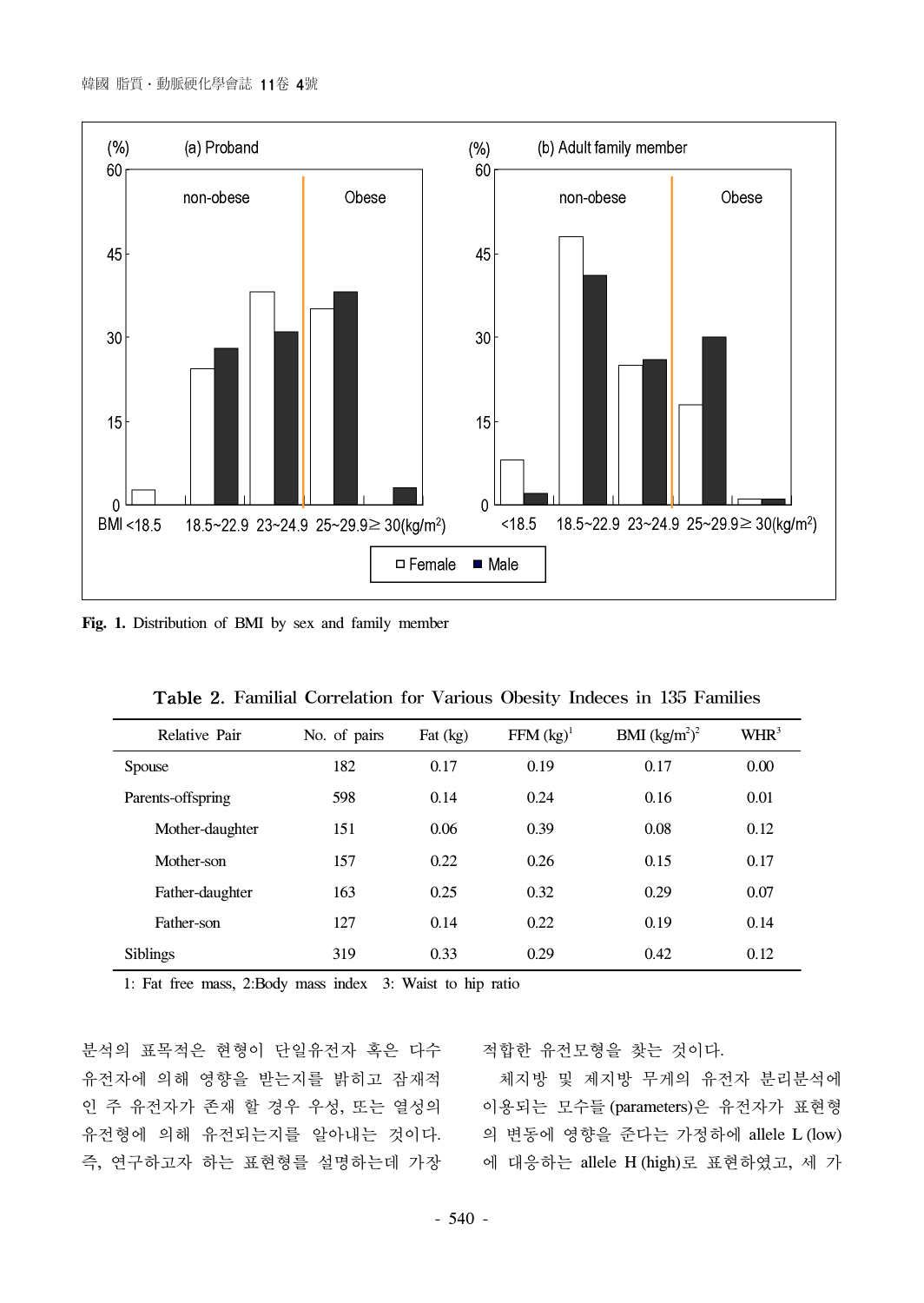

**Fig. 2.** Distribution of percentage of body fat and fat free mass by sex and age group Significantly different from male group,  $*p<0.05$ ,  $**p<0.001$  (Student t-test)

지 유전자 다형성은 LL, LH, HH로 구성하였다. 이때 세 가지 유전자형에 해당하는 각각의 평균 은 ULL, ULH, UHH로 나타내었으며 LL, LH, HH 의 형태를 갖는 개인이 allele L를 전이할 확률은 각각 LL, LH, HH로 정의하였고 Mendelian의 법칙을 따르는 유전자인 경우 각각 1.0, 0.5, 0.0 으로 정의하였다. 이 확률은 allele L이 각 부모로 부터 자녀에게로 전이되는 확률을 계산하는데 사용된다. 이 연구에서 allele L의 빈도는 q로 정 의하였으며, allele H의 빈도는 p로 정의되었다. 가족간의 상관성은 부부간의 상관성 (**p**sp), 부모-자식간의 상관성 (**p**po), 형제간의 상관성 (**p**ss)으 로 나누어 분석하였다. 여기서 다수 유전자의 영 향을 대변하는 유전율 (polygenic heritability)은 h<sup>2</sup>=2×**p**po×8<sup>2</sup>/8<sup>2T</sup>로 계산되었다<sup>12</sup>.

유전자 분리분석이란 최다 모수를 포함한 가 장 복잡한 모형인 일반형 모형 (general model)과 각 모형간의 차이를 비교하게 되는데, 이때 카이

자승 분포를 갖는 우도비 (likelihood ratio)를 비교 하여 일반형 모형에 가장 가까운 유전자 모형을 최종 유전자 모형으로 정의하였다. 일반형 모형 은 표현형의 총분산을 가장 잘 설명하여 주는데 일반형 모형과 비교하여 Aikake's Information Criterion [AIC:-2ln likelihood +2 (number of independently estimated parameters)]의 최소값을 갖는 모형을 최종 유전자 모형으로 선정하였다<sup>13</sup>.

## 결 과

### 1.연구대상의 특성

환자군의 평균연령은 54.6세 였고 남녀간의 평 균 연령의 차이는 없었다. 가족구성원들의 평균 연령은 35.3세였고 연령범위는 6세에서 81세까지 였다 (Table 1).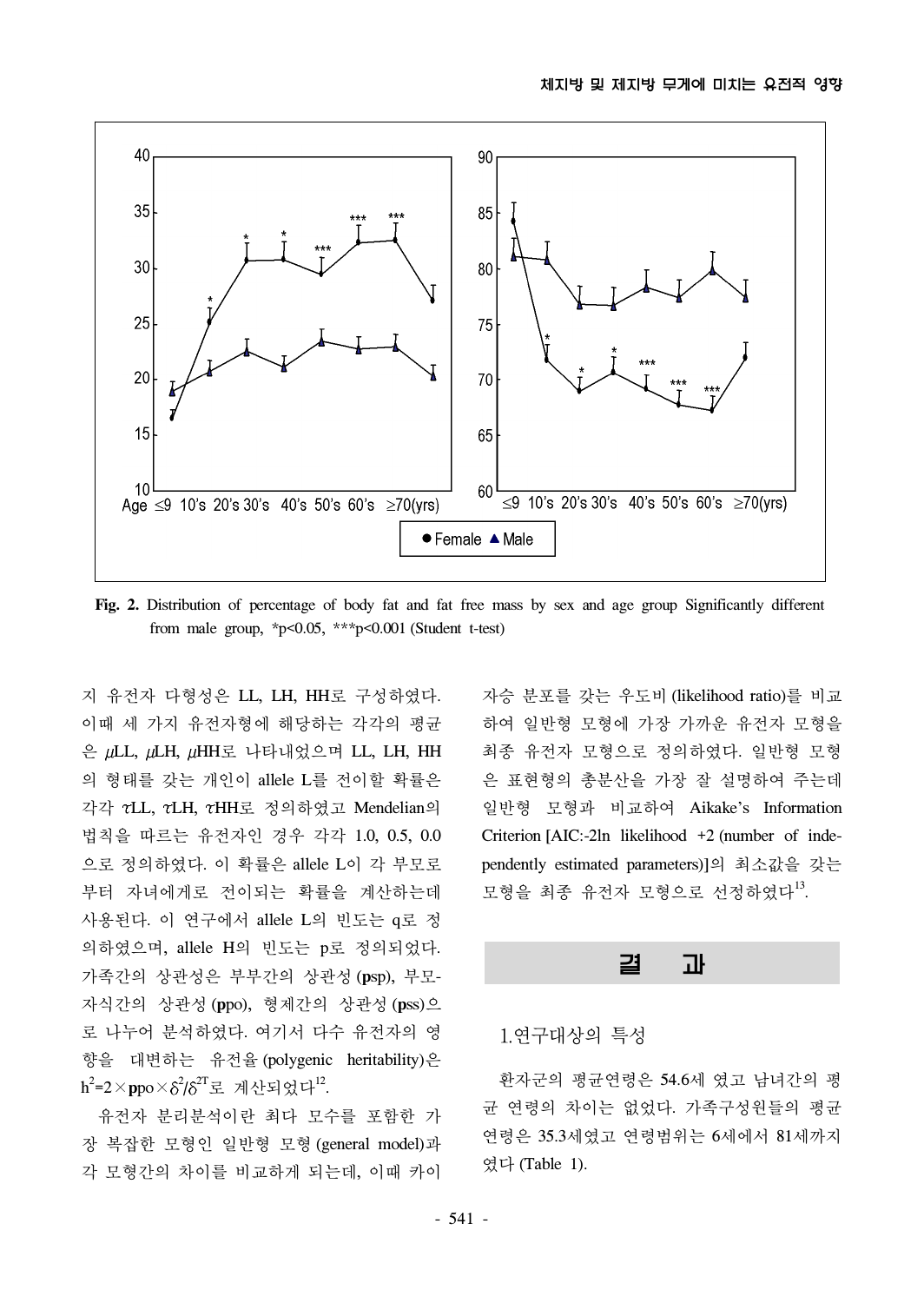|                            | PH                         | ILL<br>(s.e) | IАH<br>(s.e) | <b>IMH</b><br>(s.e) | $\overline{\phi}^2$<br>(s.e) | $\theta_{\rm LL}$ | $\vartheta_{\rm LH}$ | $\theta_{\rm HE}$ | $\overline{sp}^1$<br>(s.e) | po <sup>2</sup><br>(s.e) | $\overline{\text{ss}}^3$<br>(s.e) | $-2LnL$ | $X^2$ | df             | $\mathbf{P}$ | AIC                  |
|----------------------------|----------------------------|--------------|--------------|---------------------|------------------------------|-------------------|----------------------|-------------------|----------------------------|--------------------------|-----------------------------------|---------|-------|----------------|--------------|----------------------|
| 1. Sporadic                | $\lceil \mathbf{l} \rceil$ | 15.5         |              |                     | 4.19                         |                   |                      |                   |                            |                          |                                   | 3130.67 | 73.49 | 8              | < 0.001      | 3134.67              |
|                            |                            | (0.77)       |              |                     | (0.22)                       |                   |                      |                   |                            |                          |                                   |         |       |                |              |                      |
| 2. Familial                |                            |              |              |                     |                              |                   |                      |                   |                            |                          |                                   |         |       |                |              |                      |
| correlation                |                            |              |              |                     |                              |                   |                      |                   |                            |                          |                                   |         |       |                |              |                      |
| a. Unimodel,               | $\lceil \mathbf{l} \rceil$ | 15.5         |              |                     | 4.19                         |                   |                      |                   | 0.20                       |                          | [0]                               | 3121.90 | 64.72 | $\tau$         |              | $\leq 0.001$ 3127.90 |
| sp                         |                            | (0.79)       |              |                     | (0.22)                       |                   |                      |                   | (0.66)                     | [0]                      |                                   |         |       |                |              |                      |
| b. Unimodel,               | $[1]$                      | 15.5         |              |                     | 4.19                         |                   |                      |                   | 0.22                       | 0.25                     | [0]                               | 3085.46 | 28.28 | 6              |              | $\leq 0.001$ 3093.46 |
| sp, po                     |                            | (0.92)       |              |                     | (0.23)                       |                   |                      |                   | (0.65)                     | (0.35)                   |                                   |         |       |                |              |                      |
| c. Unimodel,               | $[1]$                      | 15.5         |              |                     | 4.21                         |                   |                      |                   | 0.23                       | 0.28                     | 0.14                              | 3081.33 | 24.15 | 5              | < 0.001      | 3091.33              |
| sp, po, ss                 |                            | (0.96)       |              |                     | (0.24)                       |                   |                      |                   | (0.65)                     | (0.43)                   | (0.72)                            |         |       |                |              |                      |
| 3. Mendelian               |                            |              |              |                     |                              |                   |                      |                   |                            |                          |                                   |         |       |                |              |                      |
| a. Dominant                | 0.25                       | 15.3         | 15.3         | 19.2                | 3.34                         |                   | [1] [0.5]            | [0]               | 0.27                       | 0.28                     | 0.14                              | 3066.62 | 8.81  | 3              | < 0.025      | 3080.82              |
|                            |                            | (0.13)       | (0.13)       | (0.79)              | (0.28)                       |                   |                      |                   | (0.08)                     | (0.05)                   | (0.10)                            |         |       |                |              |                      |
| b. Recessive               | 0.06                       | 15.2         | 18.2         | 18.2                | 3.25                         |                   | [1] [0.5]            | [0]               | 0.28                       | 0.21                     | 0.10                              | 3066.27 | 9.09  | $\overline{3}$ | < 0.025      | 3082.27              |
|                            |                            | (0.19)       | (0.63)       | (0.63)              | (0.34)                       |                   |                      |                   | (0.08)                     | (0.04)                   | (0.06)                            |         |       |                |              |                      |
| c. Codominant              | 0.27                       | 14.8         | 15.9         | 19.1                | 2.92                         | $[1]$             | [0.5]                | [0]               | 0.31                       | 0.21                     | 0.12                              | 3059.82 | 2.64  | 3              | >0.01        | 3073.82              |
|                            |                            | (0.33)       | (0.45)       | (0.84)              | (0.43)                       |                   |                      |                   | (0.10)                     | (0.08)                   | (0.20)                            |         |       |                |              |                      |
| 4. Equal transmission 0.21 |                            | 15.8         | 14.4         | 19.7                | 2.93                         | $q_H$             | $q_H$                | qн                | 0.29                       | 0.35                     | 0.22                              | 3060.31 | 3.13  | 3              | >0.01        | 3074.31              |
|                            |                            | (0.30)       | (0.57)       | (0.55)              | (0.63)                       |                   |                      |                   | (0.10)                     | (0.10)                   | (0.12)                            |         |       |                |              |                      |
| 5. General (free)          | 0.21                       | 15.0         | 16.2         | 20.1                | 3.13                         |                   |                      |                   | 0.29                       | 0.29                     | 0.16                              | 3057.81 |       |                |              |                      |
|                            |                            | (0.22)       | (0.70)       | (0.93)              | (0.39)                       |                   |                      |                   | (0.09)                     | (0.09)                   | (0.10)                            |         |       |                |              |                      |

| <b>Table 3.</b> Segregation Analysis of Adjusted Fat Mass (kg) in 745 Members of 135 Families from the |  |  |  |  |
|--------------------------------------------------------------------------------------------------------|--|--|--|--|
| Cardiovascular Genome Study                                                                            |  |  |  |  |

\* adjusted for age, gender, height, BMI, alcohol drinking and exercise status

 $\frac{1}{2}$ : Spouse,  $\frac{2}{2}$ : Parents-offspring,  $\frac{3}{2}$ : Siblings

환자군의 평균 체질량지수는 24.4로 남녀간 의 차이는 없었으며 복부비만의 지표인 허리엉 덩이둘레비의 평균은 0.90였다. 환자군에서 남 자 허리둘레 90 cm 이상, 여자 80 cm 이상의 복 부비만은 각각 34%, 70%로 나타났다. 20세 이 상의 가족구성원들의 체질량지수는 22.6으로 16.5에서 32.5의 분포를 나타냈다. 체질량지수 25를 기준으로 한 성인의 비만 유병률은 환자 군에서 남자 37.6%, 여자 35%였으며, 가족구성 원에서는 남자 30.4%, 여자 17.6%로 다소 낮게 나타났다 (Fig. 1).

본 연구대상자들의 체지방무게와 제지방무게 는 아동 및 성인들을 대상으로 한 다른 연구의

결과와 유사한 측정치를 나타냈다<sup>14,15</sup>. 연구대상 자들의 체지방무게와 제지방무게의 평균은 각각 15.5 kg, 44.1 kg이었으며 분포는 2.2에서 42.3 kg, 16.1에서 70.9 kg이었다. 체지방률을 기준으로 한 비만의 유병률은 환자군에서 체지방률 25% 이상 의 남성이 42%, 여성에서 체지방률 30% 이상이 70%였다.

연령과 성별에 따른 체중에 대한 체지방률 및 제지방률의 분포를 Fig. 2에 나타났다. 비만도를 고려했을 때 체지방률은 10세 이후의 여성에서 남성에 비해 유의적으로 높았으며 제지방률은 남성에서 여성에 비해 유의적으로 높았다.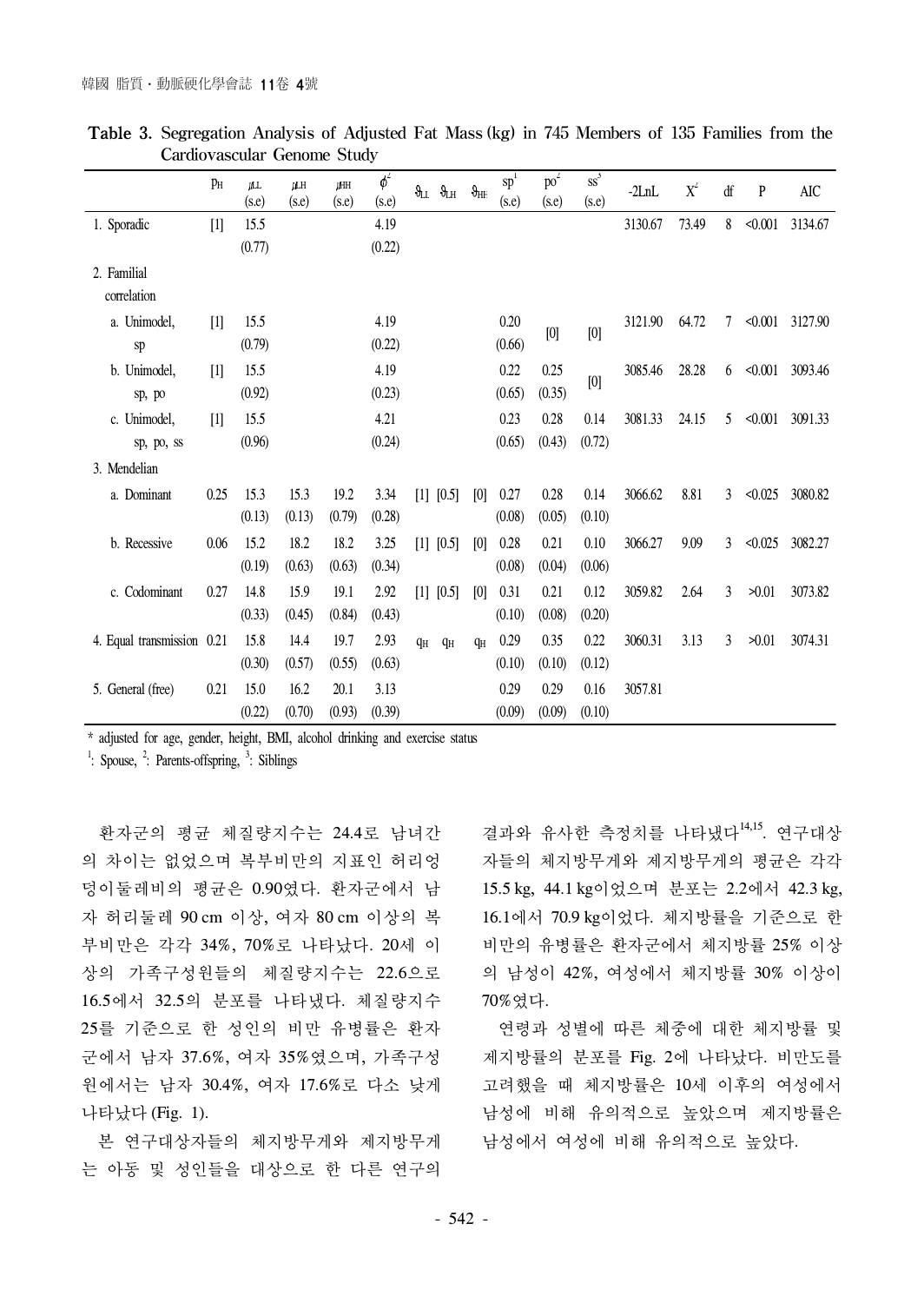|                       | $q_L$             | <b>仇</b> | <b>儿</b> | $\mu_{\rm HH}$ | $\phi^2$ | $\theta_{\rm LL}$                                                                                                                                                                                                                                                                                                                                                                                                                                                                                                                                                                                                                                                                                                                                                                                                                                                                                                              | $\vartheta_{\!LH}$ | $\vartheta_{HH}$ | $\overline{\text{sp}}^1$ | po <sup>2</sup> | $ss^3$                                                                                                                                                                                                                                                                                                                                                                                                                                                                                                                                                                                                                                                                                                                            | $-2LnL$ | $\mathbf{X}^2$ | ď | $\mathbf{P}$   | AIC    |
|-----------------------|-------------------|----------|----------|----------------|----------|--------------------------------------------------------------------------------------------------------------------------------------------------------------------------------------------------------------------------------------------------------------------------------------------------------------------------------------------------------------------------------------------------------------------------------------------------------------------------------------------------------------------------------------------------------------------------------------------------------------------------------------------------------------------------------------------------------------------------------------------------------------------------------------------------------------------------------------------------------------------------------------------------------------------------------|--------------------|------------------|--------------------------|-----------------|-----------------------------------------------------------------------------------------------------------------------------------------------------------------------------------------------------------------------------------------------------------------------------------------------------------------------------------------------------------------------------------------------------------------------------------------------------------------------------------------------------------------------------------------------------------------------------------------------------------------------------------------------------------------------------------------------------------------------------------|---------|----------------|---|----------------|--------|
|                       |                   | (s.e)    | (s.e)    | (s.e)          | (s.e)    |                                                                                                                                                                                                                                                                                                                                                                                                                                                                                                                                                                                                                                                                                                                                                                                                                                                                                                                                |                    |                  | (s.e)                    | (s.e)           | (s.e)                                                                                                                                                                                                                                                                                                                                                                                                                                                                                                                                                                                                                                                                                                                             |         |                |   |                |        |
| 1. Sporadic           | $\lceil 1 \rceil$ | 44.1     |          |                | 5.57     |                                                                                                                                                                                                                                                                                                                                                                                                                                                                                                                                                                                                                                                                                                                                                                                                                                                                                                                                |                    |                  |                          |                 |                                                                                                                                                                                                                                                                                                                                                                                                                                                                                                                                                                                                                                                                                                                                   | 3234.64 | 85.69          |   | 8 < 0.001      | 3238.6 |
|                       |                   | (0.88)   |          |                | (0.30)   |                                                                                                                                                                                                                                                                                                                                                                                                                                                                                                                                                                                                                                                                                                                                                                                                                                                                                                                                |                    |                  |                          |                 |                                                                                                                                                                                                                                                                                                                                                                                                                                                                                                                                                                                                                                                                                                                                   |         |                |   |                |        |
| 2. Familial           |                   |          |          |                |          |                                                                                                                                                                                                                                                                                                                                                                                                                                                                                                                                                                                                                                                                                                                                                                                                                                                                                                                                |                    |                  |                          |                 |                                                                                                                                                                                                                                                                                                                                                                                                                                                                                                                                                                                                                                                                                                                                   |         |                |   |                |        |
| correlation           |                   |          |          |                |          |                                                                                                                                                                                                                                                                                                                                                                                                                                                                                                                                                                                                                                                                                                                                                                                                                                                                                                                                |                    |                  |                          |                 |                                                                                                                                                                                                                                                                                                                                                                                                                                                                                                                                                                                                                                                                                                                                   |         |                |   |                |        |
| a. Unimodel,          | [1]               | 44.1     |          |                | 5.57     |                                                                                                                                                                                                                                                                                                                                                                                                                                                                                                                                                                                                                                                                                                                                                                                                                                                                                                                                |                    |                  | 0.15                     | [0]             |                                                                                                                                                                                                                                                                                                                                                                                                                                                                                                                                                                                                                                                                                                                                   | 3230.56 | 81.61          | 7 | < 0.001        | 3256.6 |
| sp                    |                   | (0.10)   |          |                | (0.30)   |                                                                                                                                                                                                                                                                                                                                                                                                                                                                                                                                                                                                                                                                                                                                                                                                                                                                                                                                |                    |                  | (0.07)                   |                 | [0]                                                                                                                                                                                                                                                                                                                                                                                                                                                                                                                                                                                                                                                                                                                               |         |                |   |                |        |
| b. Unimodel,          | $\lceil 1 \rceil$ | 44.1     |          |                | 5.55     |                                                                                                                                                                                                                                                                                                                                                                                                                                                                                                                                                                                                                                                                                                                                                                                                                                                                                                                                |                    |                  | 0.14                     | 0.15            |                                                                                                                                                                                                                                                                                                                                                                                                                                                                                                                                                                                                                                                                                                                                   | 3215.93 | 66.98          |   | $6 \le 0.001$  | 3223.9 |
| sp, po                |                   | (0.10)   |          |                | (0.30)   |                                                                                                                                                                                                                                                                                                                                                                                                                                                                                                                                                                                                                                                                                                                                                                                                                                                                                                                                |                    |                  | (0.07)                   | (0.04)          | $[0] % \begin{center} % \includegraphics[width=\linewidth]{imagesSupplemental_3.png} % \end{center} % \caption { % Our method can be used for the proposed method. % Note that the \emph{exponent} is used to be used in the text. % Note that the \emph{exponent} is used in the text. % Note that the \emph{exponent} is used to be used in the text. % Note that the \emph{exponent} is used in the text. % Note that the \emph{exponent} is used in the text. % Note that the \emph{exponent} is used in the text. % Note that the \emph{exportector} is used in the text. % Note that the \emph{exportector} is used in the text. % Note that the \emph{exportector} is used in the text. % Note that the \emph{exportector$ |         |                |   |                |        |
| c. Unimodel,          | $\lceil 1 \rceil$ | 44.1     |          |                | 5.61     |                                                                                                                                                                                                                                                                                                                                                                                                                                                                                                                                                                                                                                                                                                                                                                                                                                                                                                                                |                    |                  | 0.15                     | 0.17            | 0.28                                                                                                                                                                                                                                                                                                                                                                                                                                                                                                                                                                                                                                                                                                                              | 3204.93 | 55.98          |   | $5 \le 0.001$  | 3214.9 |
| sp, po, ss            |                   | (0.11)   |          |                | (0.32)   |                                                                                                                                                                                                                                                                                                                                                                                                                                                                                                                                                                                                                                                                                                                                                                                                                                                                                                                                |                    |                  | (0.07)                   | (0.05)          | (0.08)                                                                                                                                                                                                                                                                                                                                                                                                                                                                                                                                                                                                                                                                                                                            |         |                |   |                |        |
| 3. Mendelian          |                   |          |          |                |          |                                                                                                                                                                                                                                                                                                                                                                                                                                                                                                                                                                                                                                                                                                                                                                                                                                                                                                                                |                    |                  |                          |                 |                                                                                                                                                                                                                                                                                                                                                                                                                                                                                                                                                                                                                                                                                                                                   |         |                |   |                |        |
|                       |                   |          |          |                |          |                                                                                                                                                                                                                                                                                                                                                                                                                                                                                                                                                                                                                                                                                                                                                                                                                                                                                                                                |                    |                  |                          |                 |                                                                                                                                                                                                                                                                                                                                                                                                                                                                                                                                                                                                                                                                                                                                   |         |                |   |                |        |
| a. Dominant           | 0.01              | 37.0     | 37.0     | 44.2           | 5.10     | $[1] % \begin{center} % \includegraphics[width=\linewidth]{imagesSupplemental_3.png} % \end{center} % \caption { % Our method is used for the method. % Our method is used for the method. % Note that the method is used for the method. % Note that the method is used for the method. % Note that the method is used for the method. % Note that the method is used for the method. % Note that the method is used for the method. % Note that the method is used for the method. % Note that the method is used for the method. % Note that the method is used for the method. % Note that the method is used for the method. % Note that the method is used for the method. % Note that the method is used for the method. % Note that the method is used for the method. % Note that the method is used for the method. % Note that the method is used for the method. % Note that the method is used for the method. %$ | $[0.5]$            | [0]              | 0.13                     | 0.15            | 0.24                                                                                                                                                                                                                                                                                                                                                                                                                                                                                                                                                                                                                                                                                                                              | 3190.73 | 41.77          |   | $3 \leq 0.001$ | 3204.7 |
|                       |                   | (1.33)   | (1.33)   | (0.11)         | (0.31)   |                                                                                                                                                                                                                                                                                                                                                                                                                                                                                                                                                                                                                                                                                                                                                                                                                                                                                                                                |                    |                  | (0.08)                   | (0.05)          | (0.08)                                                                                                                                                                                                                                                                                                                                                                                                                                                                                                                                                                                                                                                                                                                            |         |                |   |                |        |
| b. Recessive          | 0.06              | 33.3     | 44.1     | 44.1           | 5.17     | $[1] % \begin{center} % \includegraphics[width=\linewidth]{imagesSupplemental_3.png} % \end{center} % \caption { % Our method can be used for the proposed method. % Note that the \emph{Stab} and the \emph{Stab} can be used for the \emph{Stab} and the \emph{Stab} can be used for the \emph{Stab} and the \emph{Stab} can be used for the \emph{Stab} and the \emph{Stab} can be used for the \emph{Stab} and the \emph{Stab} can be used for the \emph{Stab} and the \emph{Stab} can be used for the \emph{Stab} and the \emph{Stab} can be used for the \emph{Stab} and the \emph{Stab} can be used for the \$                                                                                                                                                                                                                                                                                                          | $[0.5]$            | [0]              | 0.18                     | 0.17            | 0.25                                                                                                                                                                                                                                                                                                                                                                                                                                                                                                                                                                                                                                                                                                                              | 3178.49 | 29.54          |   | $3 \leq 0.001$ | 3192.5 |
|                       |                   | (2.01)   | (0.11)   | (0.11)         | (0.30)   |                                                                                                                                                                                                                                                                                                                                                                                                                                                                                                                                                                                                                                                                                                                                                                                                                                                                                                                                |                    |                  | (0.07)                   | (0.05)          | (0.08)                                                                                                                                                                                                                                                                                                                                                                                                                                                                                                                                                                                                                                                                                                                            |         |                |   |                |        |
| c. Codominant         | 0.07              | 33.6     | 43.3     | 44.2           | 5.04     |                                                                                                                                                                                                                                                                                                                                                                                                                                                                                                                                                                                                                                                                                                                                                                                                                                                                                                                                | $[0.5]$            | [0]              | 0.18                     | 0.16            | 0.24                                                                                                                                                                                                                                                                                                                                                                                                                                                                                                                                                                                                                                                                                                                              | 3177.64 | 28.69          | 3 | < 0.01         | 3191.6 |
|                       |                   | (2.08)   | (0.73)   | (0.16)         | (0.36)   | $[1] % \begin{center} % \includegraphics[width=\linewidth]{imagesSupplemental_3.png} % \end{center} % \caption { % Our method can be used for the proposed method. % Note that the \emph{exponent} and \emph{exponent} is used in the text. % Note that the \emph{exponent} is used in the text. % Note that the \emph{exponent} is used in the text. % Note that the \emph{exponent} is used in the text. % Note that the \emph{exponent} is used in the text. % Note that the \emph{exponent} is used in the text. % Note that the \emph{exportector} is used in the text. % Note that the \emph{exportector} is used in the text. % Note that the \emph{exportector} is used in the text. % Note that the \emph{ex$                                                                                                                                                                                                         |                    |                  | (0.08)                   | (0.05)          | (0.08)                                                                                                                                                                                                                                                                                                                                                                                                                                                                                                                                                                                                                                                                                                                            |         |                |   |                |        |
| 4. Equal transmission | 0.02              | 32.6     | 49.4     | 43.9           | 4.09     | qн                                                                                                                                                                                                                                                                                                                                                                                                                                                                                                                                                                                                                                                                                                                                                                                                                                                                                                                             | qн                 | q <sub>H</sub>   | 0.19                     | 0.24            | 0.26                                                                                                                                                                                                                                                                                                                                                                                                                                                                                                                                                                                                                                                                                                                              | 3149.38 | 0.43           | 3 | >0.1           | 3163.4 |
|                       |                   | (1.48)   | (0.70)   | (0.11)         | (0.27)   |                                                                                                                                                                                                                                                                                                                                                                                                                                                                                                                                                                                                                                                                                                                                                                                                                                                                                                                                |                    |                  | (0.08)                   | (0.05)          | (0.08)                                                                                                                                                                                                                                                                                                                                                                                                                                                                                                                                                                                                                                                                                                                            |         |                |   |                |        |
| 5. General (free)     | 0.02              | 32.7     | 49.4     | 43.9           | 4.08     |                                                                                                                                                                                                                                                                                                                                                                                                                                                                                                                                                                                                                                                                                                                                                                                                                                                                                                                                |                    |                  | 0.19                     | 0.24            | 0.26                                                                                                                                                                                                                                                                                                                                                                                                                                                                                                                                                                                                                                                                                                                              | 3148.95 | $\mathbf{0}$   |   |                |        |
|                       |                   | (1.48)   | (0.71)   | (0.11)         | (0.27)   |                                                                                                                                                                                                                                                                                                                                                                                                                                                                                                                                                                                                                                                                                                                                                                                                                                                                                                                                |                    |                  | (0.08)                   | (0.05)          | (0.08)                                                                                                                                                                                                                                                                                                                                                                                                                                                                                                                                                                                                                                                                                                                            |         |                |   |                |        |

Table 4. Segregation Aalysis of Ajusted Fat free Mass (kg) in 745 Members of 135 Families from the Cardiovascular Genome Study

\* adjusted for age, gender, height, BMI, alcohol drinking and exercise status

 $\cdot$ : Spouse,  $\cdot$ : Parents-offspring,  $\cdot$ : Siblings

2. 가계의 특성

총 135가족의 가족구성을 살펴보면 부모 및 자 녀 1인으로 구성된 가족이 40가계, 부모 및 자녀 2인으로 구성된 4인 가족이 37가계, 5인 가족이 21가계, 6인 가족 이상의 대가족이 37가계였다. 2 세대 가계와 3세대 이상의 가계의 비율은 1.4:1 이었다.

### 3. 가족구성원간의 상관성

비만지표들의 가족구성원간의 상관관계는 Table 2 에 나타냈다. 체지방무게, 제지방무게, 체질량지

수의 형제간의 상관계수는 각각 0.33, 0.29, 0.42 로 부부간의 상관계수 0.17, 0.19, 0.17 보다 유의 적으로 높아 이들 변수에 유전적 영향이 작용함 을 예측할 수 있었다.

부모와 자녀간의 상관성은 체지방무게, 제지방 무게, 체질량지수 순으로 각각 0.14, 0.24, 0.16이 었으며 체지방무게는 부와 자녀간의 상관성이 모와 자녀간의 상관성 보다 다소 높았다. 반면 제지방무게는 모과 자녀와의 상관성 (딸 0.39, 아 들 0.26)이 부와 자녀와의 상관성 (딸 0.32, 아들 0.22) 보다 높게 나타나는 차이를 보였다.

복부지방분포를 나타내는 허리엉덩이둘레비의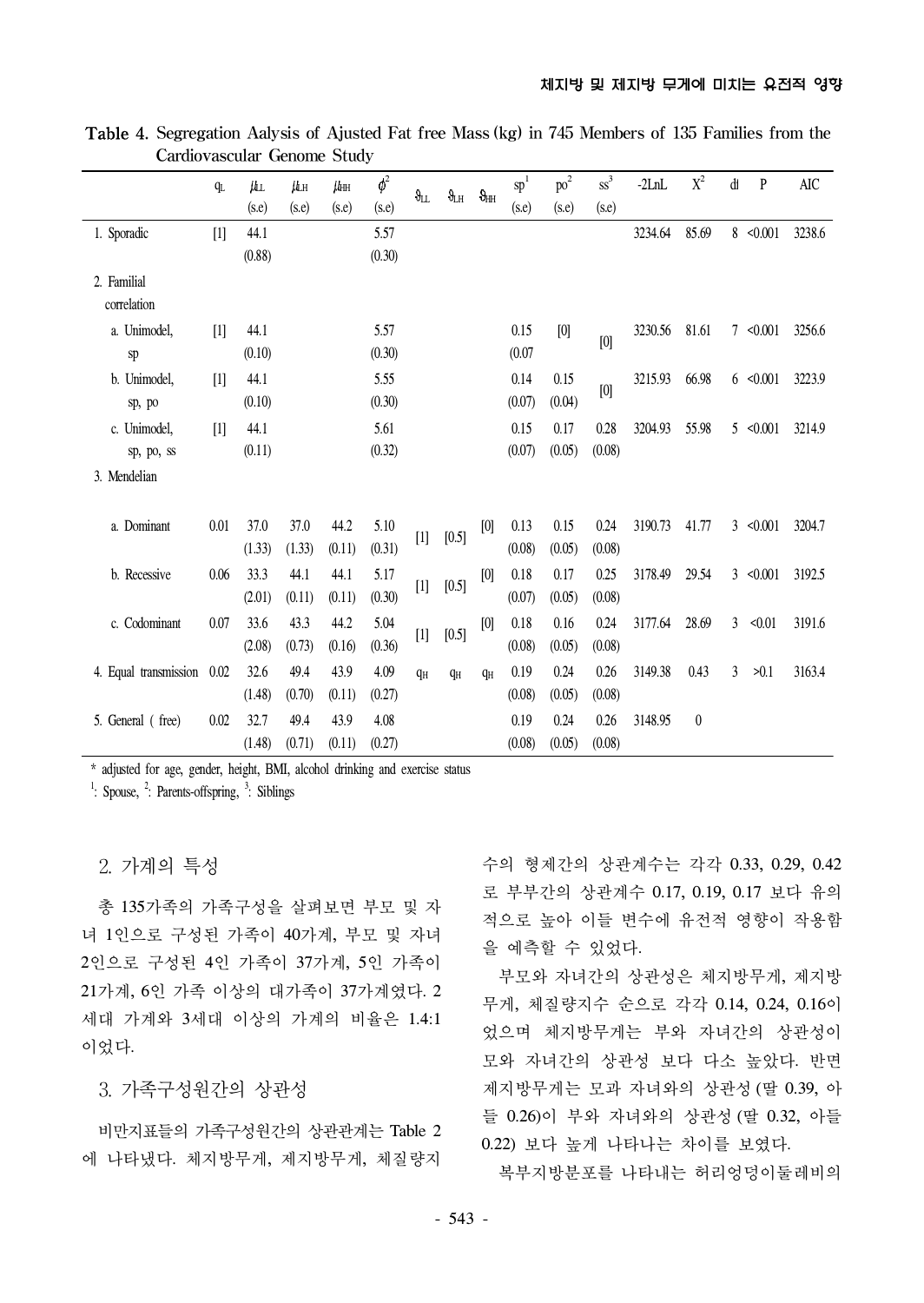가족상관성은 다른 비만지표에 비해 낮게 나타 났다. 단, 상관관계 분석에 사용된 유전통계용 프로그램은 표준오차와 통계적 유의도를 제공하 지 못하는 제한점이 있지만 각각의 비만지표간 의 가족상관성에 차이가 있음을 알 수 있었다.

각각의 비만지표의 유전율을 가족간의 상관성 을 토대로 구해보면 체지방무게는 45%, 제지방 무게는 49%, 체질량지수는 55%의 비교적 높은 유전적 영향을 나타냈으나 허리엉덩이둘레비는 13%로 유전적 영향이 다소 낮았다.

4. 유전자분리분석

체지방무게와 제지방무게에 대한 유전자분리 분석 결과는 Table 3, 4와 같다. 각각의 분포에 가장 적합한 유전자 모형의 선택은 일반형 모형 (general model)에 대하여 제한된 모형의 적합도 를 likelihood ratio (우도비)를 구하여 검증하였다. 평균과 총분산 만으로 표현형의 분포를 설명 하는 sporadic 모델은 체지방무게의 평균이 15.5, 분산이 4.19, 제지방무게는 평균이 44.1, 분산이 5.57로 일반형 모형과 유의한 차이를 보였다 (p<0.001). 가족 간의 상관관계를 포함하는 모형 은 가족간의 상관성의 형태와 관련 없이 체지방 및 제지방 무게에 대해 모두 일반형 모형과 유의 한 차이를 보였다 (p<0.001).

체지방무게와 제지방무게의 표현형 분포가 잠 재적인 주유전자에 의해 영향을 받는 것으로 가 정하고 어떠한 형태의 Mendelian 유전모형을 따 르는지를 각각 일반형 모형과 비교한 결과, 체지 방무게의 경우 dominant (우성)와 recessive (열성) model은 일반형 모형에 비해 유의적인 차이를 나타내어 기각되었다. 잠재적 주유전자의 두 개 의 alleles의 상호작용이 표현형에 영향을 주는 codominant 모형은 체지방무게를 증가시키는 잠 재적인 유전자 H가 나타날 빈도 0.27로 LL, LH, HH의 유전자형의 경우 체지방 무게의 평균 14.8, 15.9, 19.1과 분산 2.92를 나타내며 일반형 모형과 가장 유사한 모형으로 선택되었다.

Mendelian 모형은 아니지만 여러 개의 유전자 와 환경적 요인에 의해 동일하게 전이될 확률을 갖는 equal transmission 모형 역시 일반형 모형과 비교하였을 때  $\chi^2$ =3.13, p>0.01로 유의한 모형으 로 채택되었다. AIC값은 두 모형이 유사하여 체 지방무게는 codominant 모형 (3073.82)과 equal transmission을 갖는 혼합형 모형 (3074.31)이 비슷 한 정도로 체지방무게의 유전적 성향을 설명할 수 있음을 알 수 있었다. 체지방무게의 전체분산 은 codominant 모형에 의해 약 30%, equal transmission 모형에 의해 20% 정도의 설명력을 가진다.

제지방무게의 경우 dominant (우성)와 recessive (열성), codominant model의 모든 Mendelian 유전 모형은 일반형 모형에 비해 유의적인 차이를 나 타내어 기각되었다. 그러나 equal transmission 모 형의 경우 제지방무게를 낮추는 가상의 유전자 (L)의 발현빈도 0.02로, 세가지 유전자형에 따른 제지방무게의 평균이 각각 32.6, 49.4, 43.9였으며 분산 4.09로 χ 2 =0.43 p>0.1로 일반형 모형과 비교 하여 가장 적합한 모형으로 추정되었다.

즉, 제지방무게는 여러 유전자 및 환경적인 요 인의 영향을 받으며 이 때 제지방무게의 전체분 산은 equal transmission 모형에 의해 약 27% 정도 의 설명력을 나타냈다.

## 고 찰

체질량지수는 일반적으로 비만정도를 판정하 는 지표로 가장 널리 이용되지만 소아에게 적용 하기에는 제한점이 있고 합병증 발생위험을 고 려하여 비만의 판정시 체지방량을 함께 측정하 는 것이 바람직하게 여겨지고 있다. 본 연구결과 에서도 환자군에서 체질량지수를 기준으로 했을 때 보다 체지방량 및 허리둘레를 기준으로 한 복 부비만의 정도가 높은 비율로 나타났다. 특히 여 성에서 복부지방 및 체지방증가에 의한 비만의 비율이 높았다.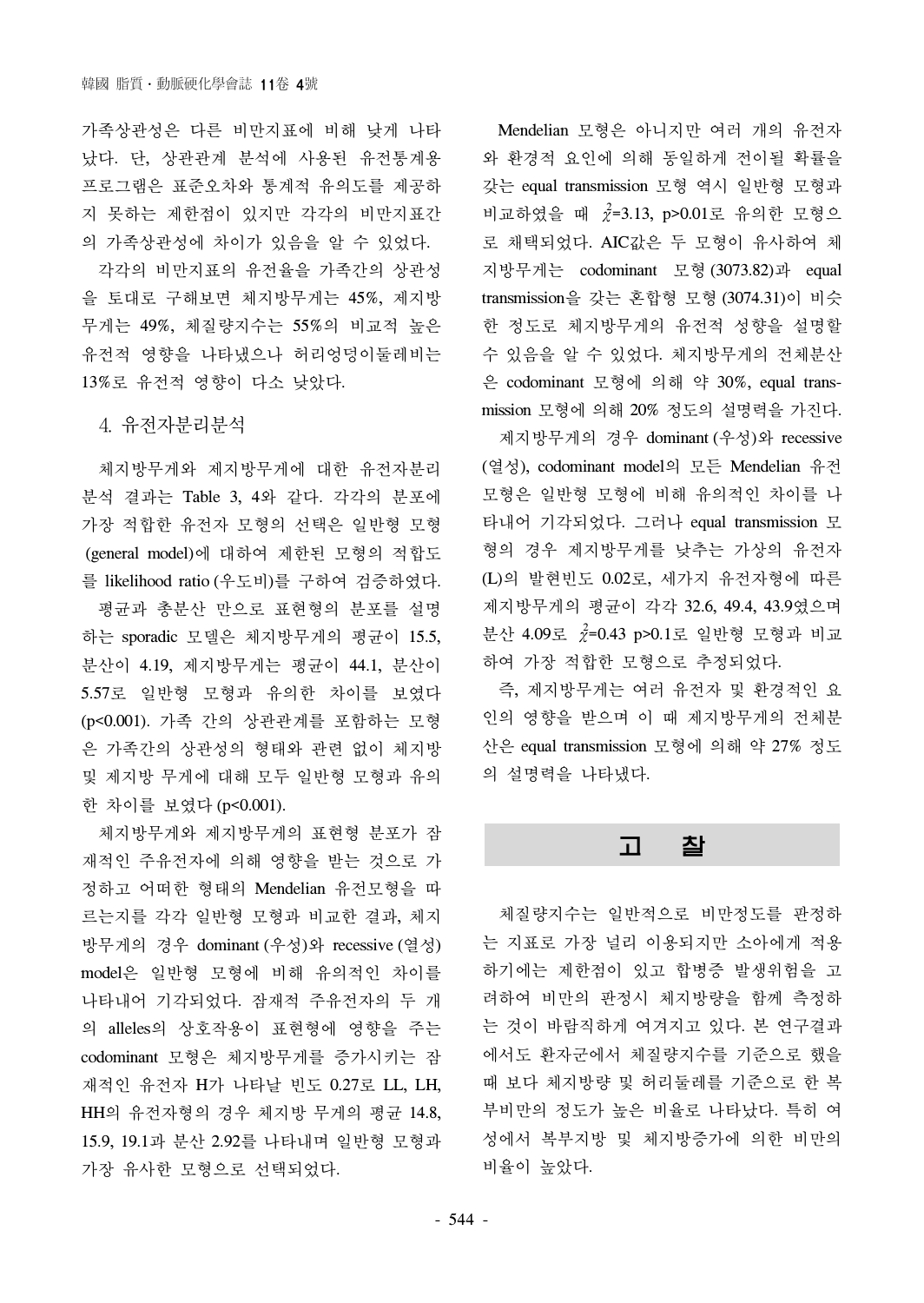가족간의 상관성에 의해 유전적 요인 및 환경 적 요인이 미치는 영향을 예측해 볼 수 있다. 부 부간의 상관성이 낮고 부모-자식간, 형제간의 상 관성이 높을 때는 유전적인 성향이 강하고 부부 간의 상관성이 부모-자식이나 형제간의 상관성 보다 높을 때는 환경적인 영향이 강한 것으로 판 정할 수 있다. 본 연구에서는 모든 비만지표에 있어서 부부간의 상관성이 0.15 이상으로 비교적 높게 나타났다. 이는 두 가지로 해석할 수 있는 데 첫째, 부부간의 결혼기간동안 비슷한 생활양 식을 공유함에 따라 유사한 환경적인 영향이 많 이 작용한 것으로 볼 수 있다. 둘째, 인구집단에 서 혼인시 무작위 짝짓기 (Random Mating)가 일 어나지 않고 비슷한 특성을 가진 사람들끼리 혼 인하는 선택(selection)이 일어난 것으로 해석할 수 있다 $^{16}$ .

본 연구의 비만지표 중 생체 전기저항법을 이 용해 측정된 체지방무게의 가족상관성을 분석한 결과 부부간 0.17, 형제간 0.33으로, 220가계의 핵 가족만을 대상으로 한 Stanislas 연구의 부부간 0.13, 자녀간의 상관성 0.28과 유사한 것으로 조 사되었다<sup>1</sup>. 이는 본 연구에 참여한 가계의 수는 135가계였지만 형제수가 많은 대가족이 30% 정 도 포함되어 있어 자녀간의 쌍 (pair)의 수가 많았 기 때문으로 여겨진다. 제지방무게는 부부간의 상관성에 비해 부모-자식, 형제간의 상관성이 높 게 나타났으며 부과 자녀와의 상관성보다 모와 자녀와의 상관성이 보다 높았다. 이는 모에 의해 전달되는 미토콘드리아의 유전방식에 의해 제지 방무게에 영향을 미치는 주유전자가 전달될 가 능성이 높을 것으로 추정된다<sup>17</sup>.

가족간의 상관성을 통해 추정된 체지방무게의 유전율은 45%로 Caucasian을 대상으로 한 연구 의 60%에 비해 다소 낮았다<sup>9,18</sup>. 이는 기존의 연 구에서는 대부분 수중계량법 (underwater weighing) 을 이용해서 측정된 체지방무게를 이용했기 때 문에 체지방무게 측정 방법상의 차이로 설명될 수 있을 것이다. 체내의 지방량을 측정하는 방법 으로는 수중계량법, 생체 전기저항법, 총칼륨정 량법 등의 여러 방법이 있으나 생체 전기저항법 은 비교적 이용이 빠르고 간편하면서도 정확한 장점이 있어 본 연구에서는 생체 전기저항법을 이용하였다<sup>1,18</sup>.

체지방무게에 대한 유전자 모형은 서로 다른 두 유전자 모형이 존재하는 것으로 추정되었다. Mendelian autosomal codominat 모형과 equal transmission 모형이 일반형 모형과 비교하여 가장 적 합한 모형으로 선택되어 Quebec family study에서 추정된 recessive 모형과는 차이를 나타냈다<sup>9</sup>. 그 러나 연령과 성별을 보정한 Stanislas study에서는 체지방무게에 대한 가장 적합한 유전자 모형으 로 codominant 모형이 추정되었다<sup>1</sup>. 비만의 발생 은 여성호르몬의 사용이나, 음주정도, 운동습관, 사회경제적요인 (교육수준) 등의 비유전적인 요 인에 의해서도 영향을 받는다. 따라서 비만의 유 전적영향을 적절히 분석하기 위해서는 이들 비 유전적 인자들의 영향을 보정해 주어야 한다<sup>19</sup>. 본 연구는 기존의 연구들과는 달리 비만도, 음주 등의 환경적인 차이를 보정해 주었고 인종적인 차이도 있어 추정된 유전자 모형에 차이가 나는 것으로 여겨진다.

제지방무게는 근육과 골격의 무게를 반영하는 것으로 신장질환과 영양결핍 등의 질병상태에 의해서 영향을 받는다. 본 연구에서 체지방무게 를 제외한 제지방무게의 경우 equal transmission 모형이 가장 적합한 모형으로 추정되어 주유전 자에 의한 유전자 모형을 증명하지 못하였다. 그 러나 다수 유전자에 의해 49% 정도는 유전적 영 향을 받으며 환경적요인에 의해서도 영향을 받 음을 알수 있었다. 본 결과는 기존의 Québec, Stanislas study의 결과와 일치하는 것으로 추후 근육무게만을 이용하여 유전자 분리분석을 실시 하는 것이 주유전자에 의한 영향을 밝히기 위해 서는 필요하리라 여겨진다.

본 연구 결과에 의하면 비만발생의 50% 정도 는 유전적 영향을 받는 것으로 나타났다. 특히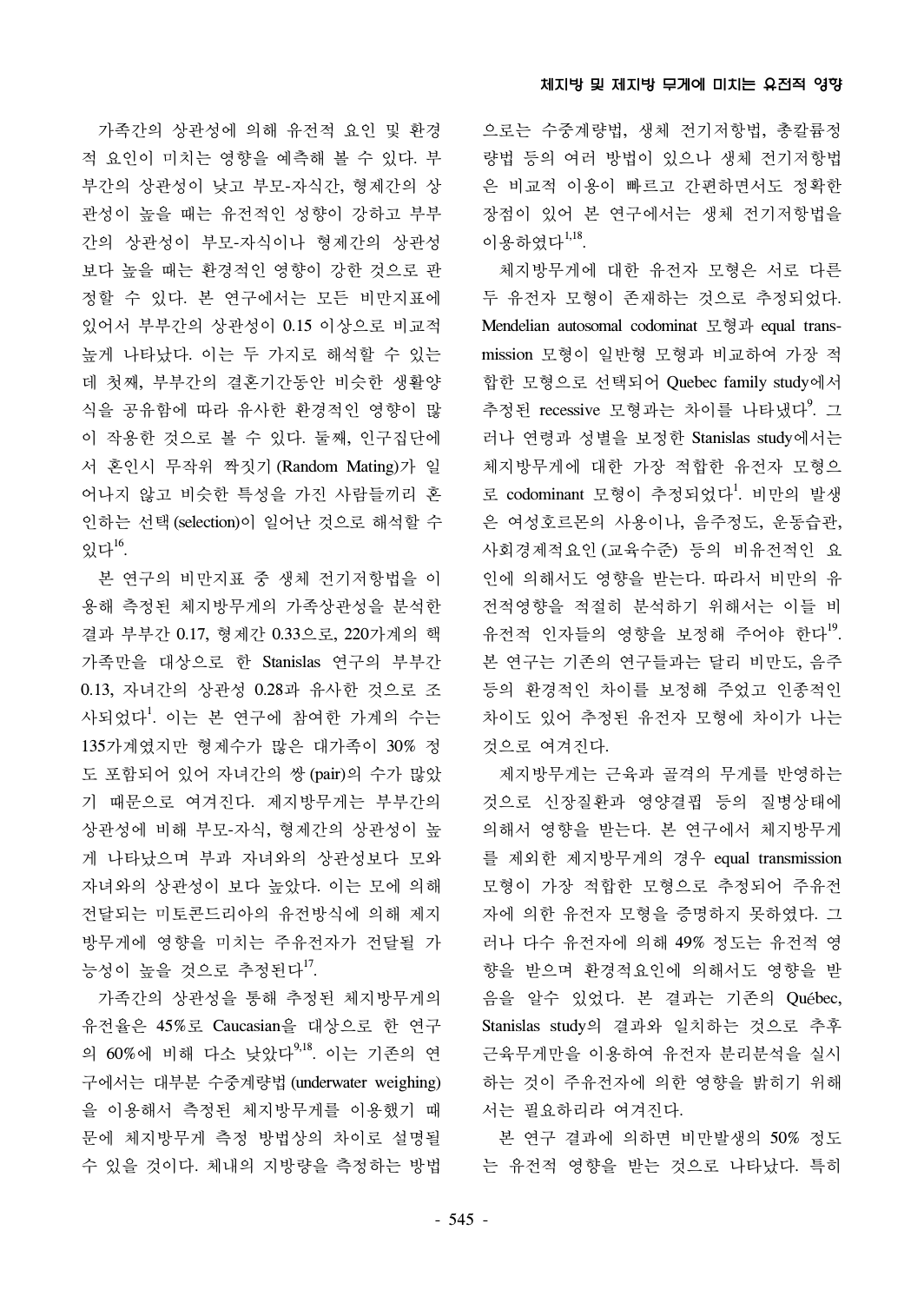체지방무게의 축적에 영향을 주는 주유전자을 밝히기 위해 Quebec family study에 참가한 형제 들을 대상으로 genome wide scan을 실시한 결과 염색체 15번의 IGF1 receptor gene부분과 염색체 18번의 q12의 marker D18S877, D18S535 등과 linkage되어 있다는 결과를 나타냈다 $^{20}$ . 본 연구결 과 한국인에서 체지방무게에 영향을 미치는 주 유전자의 존재가 잠재적으로 제시되었으므로, 한 국인들을 대상으로 한 linkage 분석이 추가적으 로 이뤄질 필요가 있다.

따라서 앞으로의 비만치료는 비만발생후의 체 중조절에 대한 관리보다는 비만의 가족력이 있 는 가족구성원을 미리 선별하여 행동수정, 영양 조절, 운동 등의 건전한 생활습관을 지속적으로 교육하여 비만의 발생을 예방하고 비만으로 인 한 합병증 발생을 감소시키도록 하는 것이 더욱 효과적일 것으로 생각된다.

# 참 고 문 헌

- 1. Lecomte E, Herbeth B, Nicaud V, Rakotovao R, Artur Y, Tiret L. Segregation analysis of fat mass and fat free mass with age and sex dependent effects : The Stanislas Family Study. Genetic Epidemiology 1997;14:51-62
- 2. 한국보건사회연구원, 1998년도 국민건강영양 조사보고서
- 3. 비만의 진단과 치료: 아시아 태평양 지역 지 침, 대한비만학회지 2000:5
- 4. Park YW, Allison DB, Heymsfield SB, Gallagher D. Larger amounts of visceral adipose tissue in Asian Americans. Obes Res 2001;9;381-387
- 5. Bouchard C. Genetics of Human Obesity :recent results from linkage studies. J Nutr 1997;127: 1887S-1890S
- 6. Carey DG, Nguyen TV, Campbell LV, Chisholm DJ, Kelly P. Genetic influences on central

abdominal fat:a twin study. Int J Obes Relat Metab Disord 1996;20:722-726

- 7. Allison DB, Kaprio J, Korkeila M, Koskenvuo M, Neale Mc & Kayakawa K. The heritability of body mass index among an international sample of monozygotic twins reared apart. Int J Obes Relat Metab Disord 1996;20:501-506
- 8. Katzmarzyk PT, Malina RM, Perusse L, Rice T, Province MA, Rao DC, Bouchard C. Familial resemblance in fatness and fat distribution. Am J of Hum Biol 2000;12:395-404
- 9. Rice T, Boreski IB, Bochard C, Rao DC. Segeregation analysis of fat mass and other body composition measures derived from underwater weighing. Am J Hum Genet 1993;52:967-973
- 10. Juo SH, Beaty TH, Xu J, Prenger VL, Coresh J. Segeregation analysis of two locus models regulating apolipoprotein A1 levels. Genetic epidmiology 1998;15:73-86
- 11. SAGE (Statistical analysis for genetic epidemiology) version3.1. Case Western Reserve University; 1997
- 12. Demenais FA, Bonney GE. Equivalence of the mixed and recessive models for genetic analysis I(Published erratum appears in Genet Epidemiol 1990;7:103) Continuous traits. Genet Epidemiol 1989;6:597-617
- 13. 지선하. 유전역학적 방법론, 유전자분리분석 (segregation analysis). 한국역학회지 1997;19: 95-102
- 14. 조남한, 김상만, 정지연, 김효민. 소아비만 기 술역학연구. 대한비만학회지 1998;7:125-133
- 15. 오한진, 김종한, 정호연, 한기옥, 장학철, 윤현 구, 한인권, 민헌기. 비만여성에서 복강 내 지 방과 연관된 지표의 비교. 대한비만학회지 1999;2:124-129
- 16. Knuiman M, Divitini ML, Bartholomew HC,